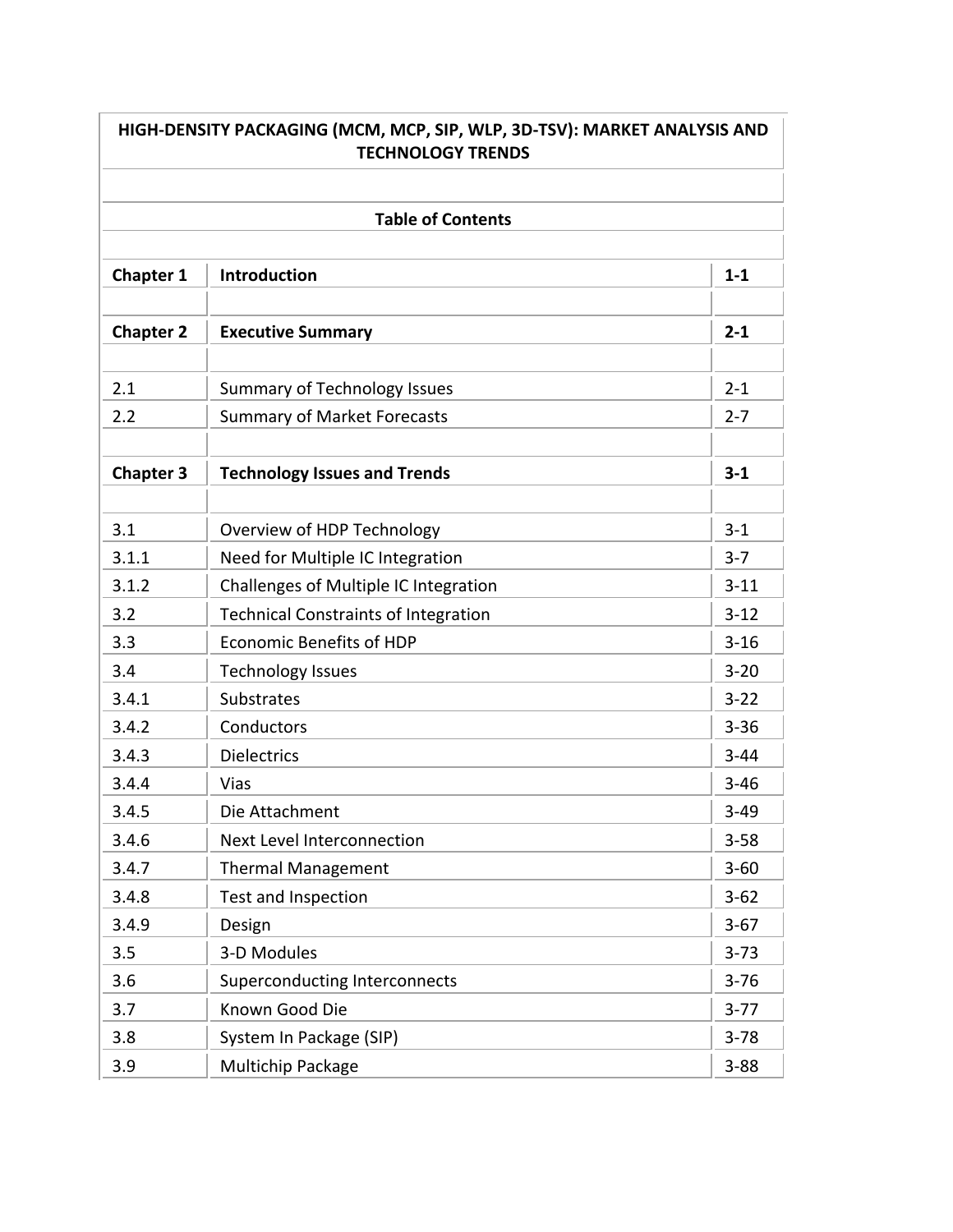| 3.10             | Package-On-Package (PoP)                    | $3 - 90$ |
|------------------|---------------------------------------------|----------|
|                  |                                             |          |
| <b>Chapter 4</b> | <b>Applications</b>                         | $4 - 1$  |
|                  |                                             |          |
| 4.1              | Semiconductor Industry by End Market        | $4 - 1$  |
| 4.1.1            | <b>Application Processors</b>               | $4 - 2$  |
| 4.1.2            | Microprocessors                             | $4 - 7$  |
| 4.1.3            | Programmable Logic Devices (PLDs)           | $4 - 14$ |
| 4.1.4            | <b>Analog Devices</b>                       | $4 - 17$ |
| 4.1.5            | <b>DRAM and NAND</b>                        | $4 - 19$ |
| 4.2              | Semiconductor Industry by End Market        | $4 - 33$ |
| 4.2.1            | Military and Aerospace                      | $4 - 35$ |
| 4.2.2            | <b>Computer and Peripheral Equipment</b>    | $4 - 43$ |
| 4.2.3            | Communications                              | $4 - 49$ |
| 4.2.4            | Consumer                                    | $4 - 55$ |
| 4.2.5            | Industrial                                  | $4 - 64$ |
|                  |                                             |          |
|                  |                                             |          |
| <b>Chapter 5</b> | <b>Competitive Environment</b>              | $5-1$    |
|                  |                                             |          |
| 5.1              | Overview of the HDP Competitive Environment | $5 - 1$  |
| 5.2              | Joint Ventures and Cooperative Agreements   | $5-6$    |
| 5.3              | <b>HDP Manufacturers</b>                    | $5-9$    |
|                  |                                             |          |
| <b>Chapter 6</b> | <b>3-D-TSV Technology</b>                   | $6-1$    |
|                  |                                             |          |
| 6.1              | Driving Forces In 3D-TSV                    | $6 - 1$  |
| 6.2              | 3-D Package Varieties                       | $6 - 11$ |
| 6.3              | <b>TSV Processes</b>                        | $6 - 17$ |
| 6.4              | <b>Critical Processing Technologies</b>     | $6 - 19$ |
| 6.4.1            | Plasma Etch Technology                      | $6 - 23$ |
| 6.4.2            | <b>Cu Plating</b>                           | $6 - 27$ |
| 6.4.3            | Thin Wafer Bondling                         | $6 - 28$ |
| 6.4.4            | Wafer Thinning/CMP                          | $6 - 32$ |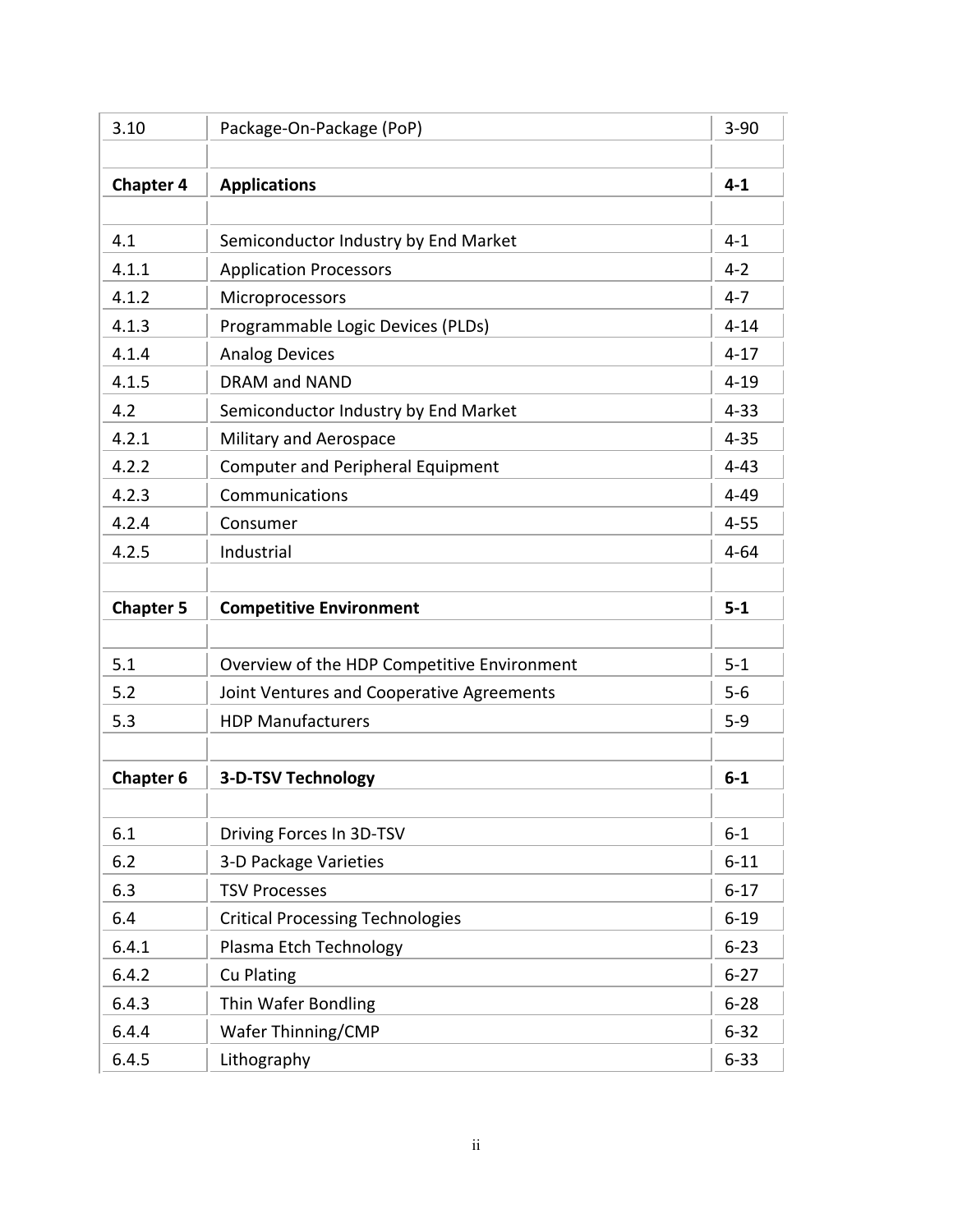| 6.5              | Applications                                        | $6 - 36$ |
|------------------|-----------------------------------------------------|----------|
| 6.6              | Limitations Of 3-DPackaging Technology              | $6 - 42$ |
| 6.6.1            | <b>Thermal Management</b>                           | $6 - 42$ |
| 6.6.2            | Cost                                                | $6 - 44$ |
| 6.6.3            | Design Complexity                                   | $6 - 45$ |
| 6.6.4            | Time To Delivery                                    | $6 - 50$ |
| 6.7              | <b>Company Profiles</b>                             | $6 - 51$ |
|                  |                                                     |          |
| <b>Chapter 7</b> | <b>Market Forecast</b>                              | $7 - 1$  |
|                  |                                                     |          |
| 7.1              | <b>Overview of Multichip Modules</b>                | $7 - 1$  |
| 7.2              | <b>Driving Forces</b>                               | $7 - 5$  |
| 7.3              | System-in-Package (SiP)                             | $7 - 6$  |
| 7.4              | Flip Chip/Wafer Level Packaging                     | $7 - 13$ |
| 7.5              | Worldwide IC Market Forecast                        | $7 - 24$ |
| 7.6              | Worldwide Packaging Market Forecast                 | $7 - 26$ |
| 7.7              | Worldwide MCM Market Forecast                       | $7 - 28$ |
| 7.7.1            | Worldwide Forecast By Substrate Type                | $7 - 33$ |
| 7.7.2            | Worldwide 3-D Through Silicon Via (TSV) Market      | $7 - 37$ |
|                  |                                                     |          |
|                  | <b>List of Tables</b>                               |          |
|                  |                                                     |          |
| 3.1              | Multichip Modules Vs. Circuit Board Assemblies      | $3-17$   |
| 3.2              | <b>MCM Cost Comparison</b>                          | $3 - 19$ |
| 3.3              | <b>Substrate Technology Features</b>                | $3 - 25$ |
| 3.4              | <b>Metal Conductors in MCMs</b>                     | $3 - 37$ |
| 3.5              | Comparison of Thin-Film and Thick-Film Technologies | $3 - 40$ |
| 3.6              | <b>Characteristics of Dielectric Materials</b>      | $3-47$   |
| 3.7              | <b>CTE of Common Substrates and Adhesives</b>       | $3 - 56$ |
| 3.8              | Density Comparisons of Single Package and 3-D MCM   | $3 - 74$ |
| 4.1              | <b>DRAM Supply Forecasts</b>                        | $4 - 20$ |
| 4.2              | <b>DRAM Demand Forecasts</b>                        | $4 - 21$ |
| 4.3              | <b>DRAM Demand Forecasts</b>                        | $4 - 22$ |
| 4.4              | <b>NAND Supply Forecasts</b>                        | $4 - 28$ |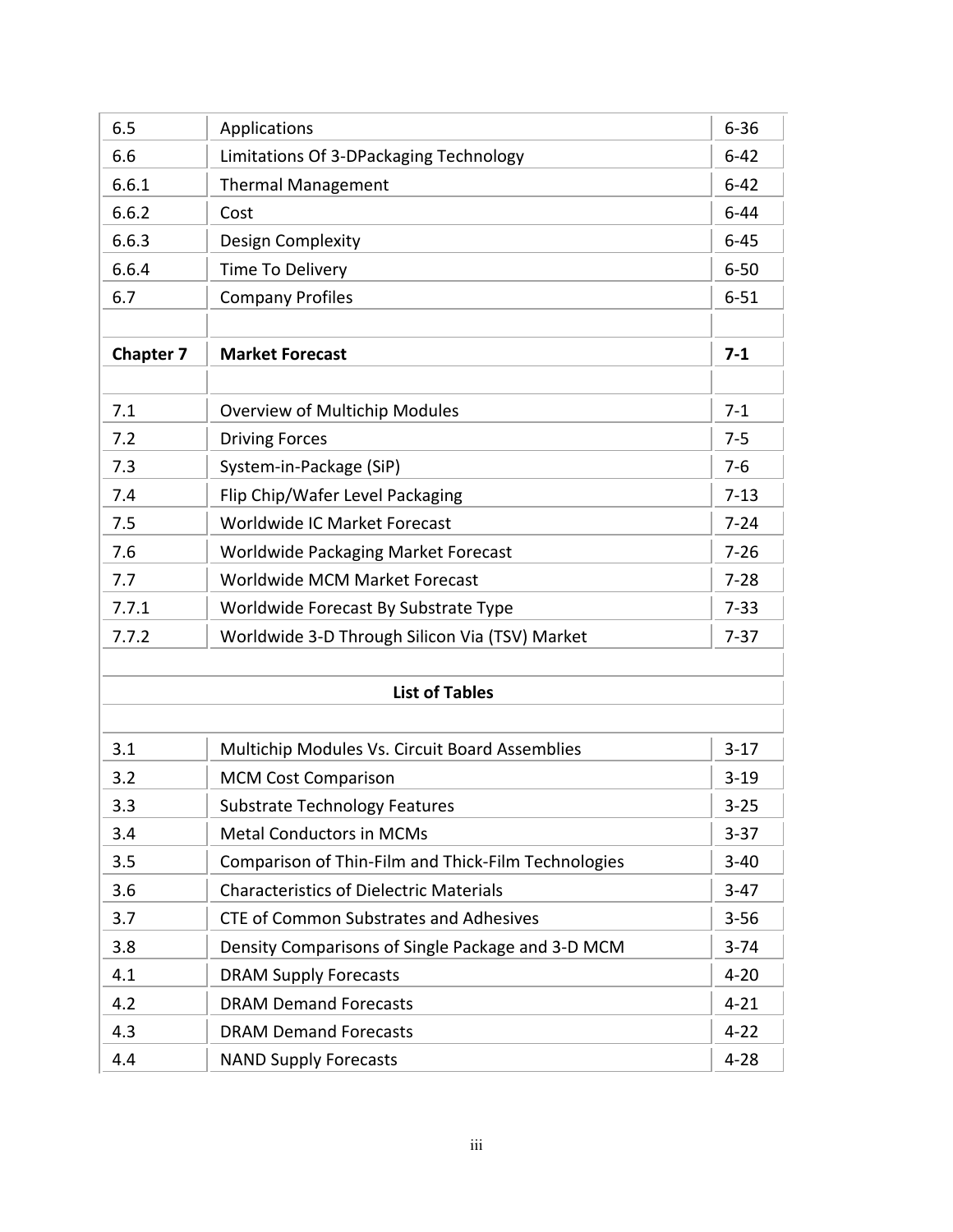| 4.5  | <b>NAND Demand Forecasts</b>                                                                                       | $4 - 29$<br>$4 - 30$ |
|------|--------------------------------------------------------------------------------------------------------------------|----------------------|
| 4.6  | <b>NAND Demand Forecasts</b>                                                                                       |                      |
| 4.7  | PC Unit Shipment Forecast, 2011-2014                                                                               |                      |
| 5.1  | <b>MCM Manufacturers</b>                                                                                           | $5 - 10$             |
| 6.1  | 3-D Mass Memory Volume Comparison Between Other<br>Technologies and TI's 3D Technology In Cm <sup>3</sup> /Gbit    |                      |
| 6.2  | 3-D Mass Memory Weight Comparison Between Other<br>Technologies and TI's 3D Technology In Grams <sup>3</sup> /Gbit | $6-8$                |
| 7.1  | Worldwide IC Package Market Forecast                                                                               | $7 - 27$             |
| 7.2  | Worldwide MCM Market                                                                                               | $7 - 36$             |
|      |                                                                                                                    |                      |
|      | <b>List of Figures</b>                                                                                             |                      |
|      |                                                                                                                    |                      |
| 1.1  | Schematic Cross-Section View Of An MCM-D                                                                           | $1 - 3$              |
| 1.2  | Cross-Section Of The RF And Microwave MCM-D Structure                                                              | $1 - 5$              |
| 1.3  | Thin Film Layers On The Planarized Core Layer Of MCM-SL/D<br>Technology                                            | $1 - 8$              |
| 1.4  | Flip Chip MCP                                                                                                      | $1 - 11$             |
| 1.5  | <b>SIP Cross Section</b>                                                                                           | $1 - 14$             |
| 3.1  | <b>IC Packaging Trends</b>                                                                                         | $3 - 2$              |
| 3.2  | <b>Technology Tree For HDP Types</b>                                                                               | $3 - 3$              |
| 3.3  | Form Factor Decrease By Package Type                                                                               | $3 - 10$             |
| 3.4  | High Power Package Technology Roadmap                                                                              | $3 - 34$             |
| 3.5  | Comparison Between Wire Bonding And Bump                                                                           | $3 - 51$             |
| 4.1  | PoP 3chipstack Package                                                                                             | $4 - 3$              |
| 4.2  | <b>Application Processor Revenue</b>                                                                               | $4 - 6$              |
| 4.3  | MPU Unit Shipments And Growth Trends                                                                               | $4 - 8$              |
| 4.4  | <b>ASIC and ASSP Design Starts</b>                                                                                 | $4 - 14$             |
| 4.5  | PLD Share of Revenue by End Market                                                                                 | $4 - 16$             |
| 4.6  | Analog IC Revenue                                                                                                  | $4 - 18$             |
| 4.7  | <b>FCFBGA Memory Package</b>                                                                                       | $4 - 24$             |
| 4.8  | FBGA 2-Chip Memory Package                                                                                         | $4 - 26$             |
| 4.9  | FBGA QDP Memory Package                                                                                            | $4 - 32$             |
| 4.10 | Semiconductor Unit Demand By End Market                                                                            | $4 - 34$             |